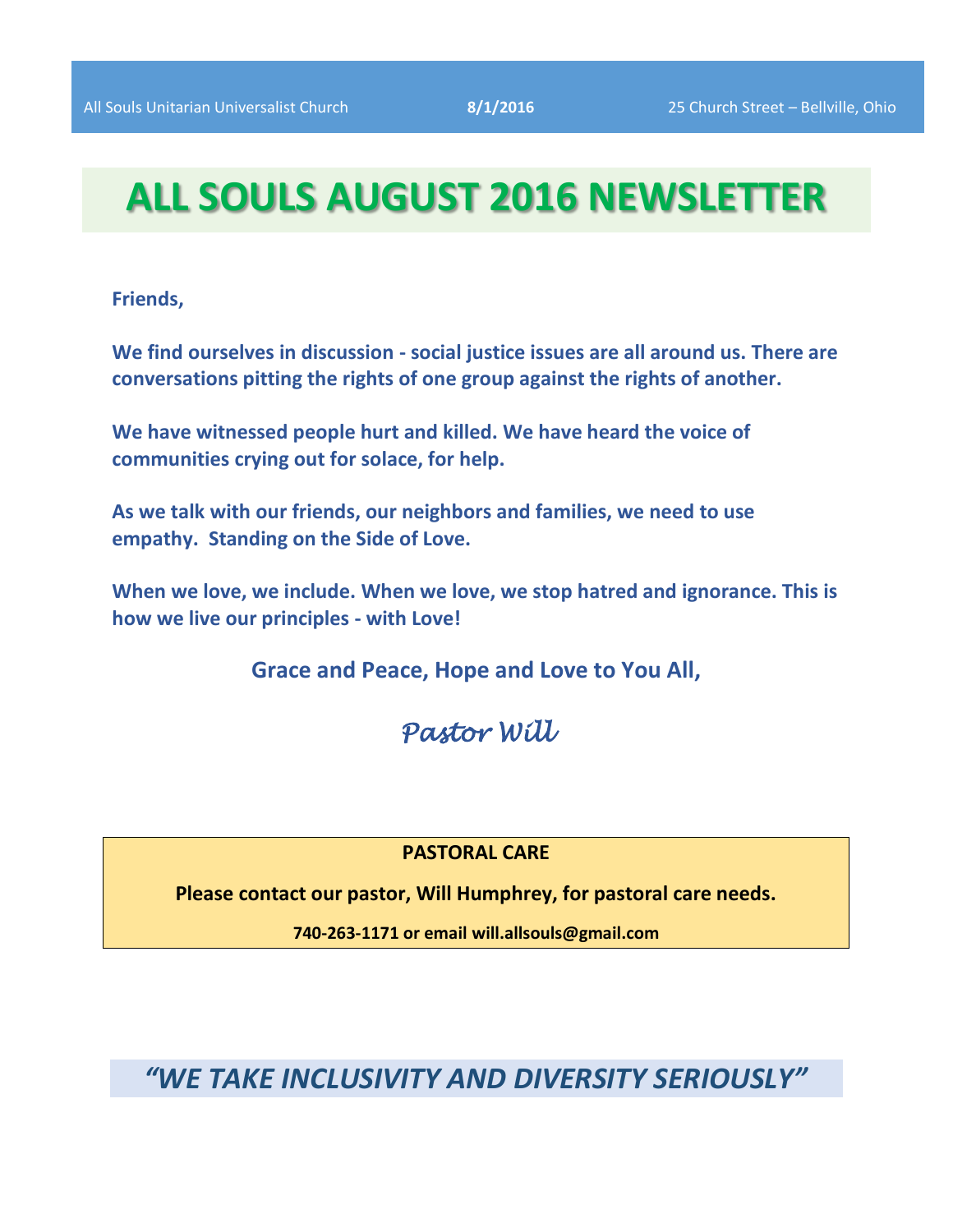# *MESSAGES FROM THE BOARD*

#### **…from Ann Kilgore, President**

It isn't easy to start out as President after such a learned and wonderful President that we have had. Thank you Glenn!

I am pretty simple, as at least two other people on the board will tell you! If at any time anyone would like to take over, **please** feel free to offer. I'd be delighted. In the past, it was in some ways easier...no internet...and I am still there. Please call me anytime. I'll do the best I can.

This church is very important to me and also to my family. I am hoping it's that way for each of you. All of us on the Board are here to serve all of you. We try to make the best decisions for the good of the whole church. 15 to 20 years ago, we had a Board of five, serving a congregation of 20 to 25. We've gotten a lot done...more about that another time. Lots of ups and downs, as with any group, and mostly good.

I will try my best, and I ask you all to do your best for the good of All Souls.

**In UU Faith,**

*Ann* 

**Phone: 419-961-6870**

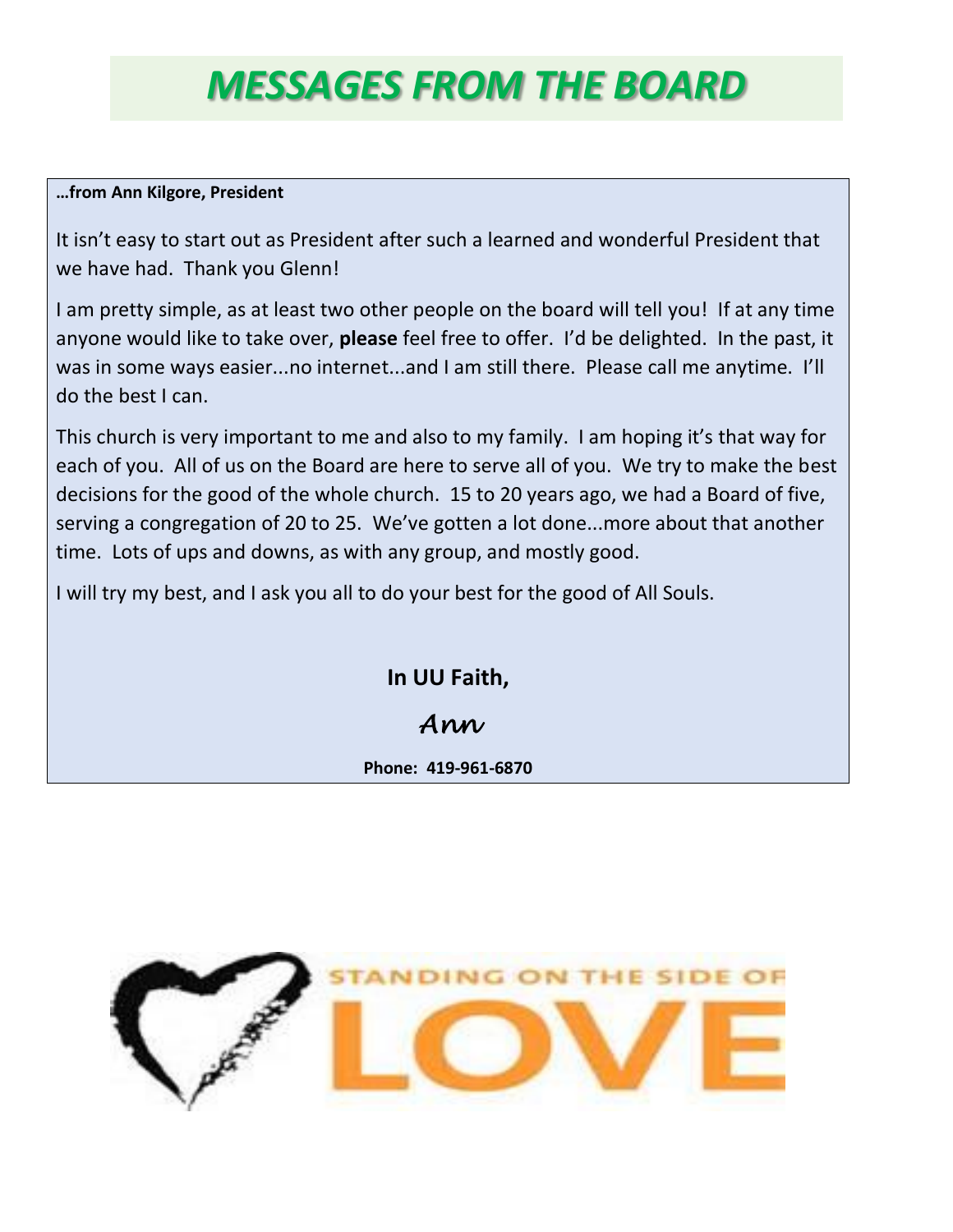| <b>JUNE TREASURER'S REPORT</b>       | <b>Average</b><br><b>Attendance: 49</b> |           |
|--------------------------------------|-----------------------------------------|-----------|
|                                      | <b>JUNE</b>                             | $Y-T-D$   |
| <b>INCOME</b>                        |                                         |           |
| <b>Pledges</b>                       | 1,664.00                                | 28,484.00 |
| <b>Offerings</b>                     | 458.25                                  | 6,682.25  |
| <b>Maintenance Fund</b>              | .00                                     | 4,390.00  |
| <b>Kenya Coin Collection</b>         | 94.85                                   | 1,147.35  |
| <b>Rummage Sale</b>                  | 1,008.57                                | 3,225.07  |
| <b>Recycle</b>                       | 40.67                                   | 87.65     |
| <b>Minister's Discretionary Fund</b> | .00                                     | $-400.00$ |
| <b>Fundraising Expenses Account</b>  | .00                                     | 522.31    |
| <b>Sanctuary Renovation Fund</b>     | 1,000.00                                | 4,065.84  |
| <b>Sweet Success Fundraiser</b>      | .00                                     | 136.00    |
| 2016-2017 Pledges                    | 400.00                                  | 400.00    |
| <b>Other</b>                         | 500.10                                  | 858.19    |
| <b>TOTAL</b>                         | 5,166.44*                               | 49,598.66 |
| <b>EXPENSES</b>                      | 2,943.90**                              | 44,944.93 |
| <b>DIFFERENCE</b>                    | 2,222.54                                | 4,653.73  |

**\*A monthly income of \$3,645.50 is required in order to meet annual expenses of \$43,746.00. \$3,895.84 in Sanctuary Renovation Funds were transferred from checking to savings. \*\*Expenses Other than "Usual" \$200.00 Fair Tent (covered by donation) \$71.62 Top Soil**

# **JUNE PLEDGE REPORT**

| <b>Total Units</b><br><b>Total Pledges</b> | 31<br>24    |           |
|--------------------------------------------|-------------|-----------|
|                                            | <b>JUNE</b> | $Y-T-D$   |
| <b>Amount Pledged</b>                      | 1,926.00    | 30,148.00 |
| <b>Amount Received</b>                     | 1,664.00    | 29,284.00 |
| <b>VARIANCE</b>                            | $-262.00$   | $-864.00$ |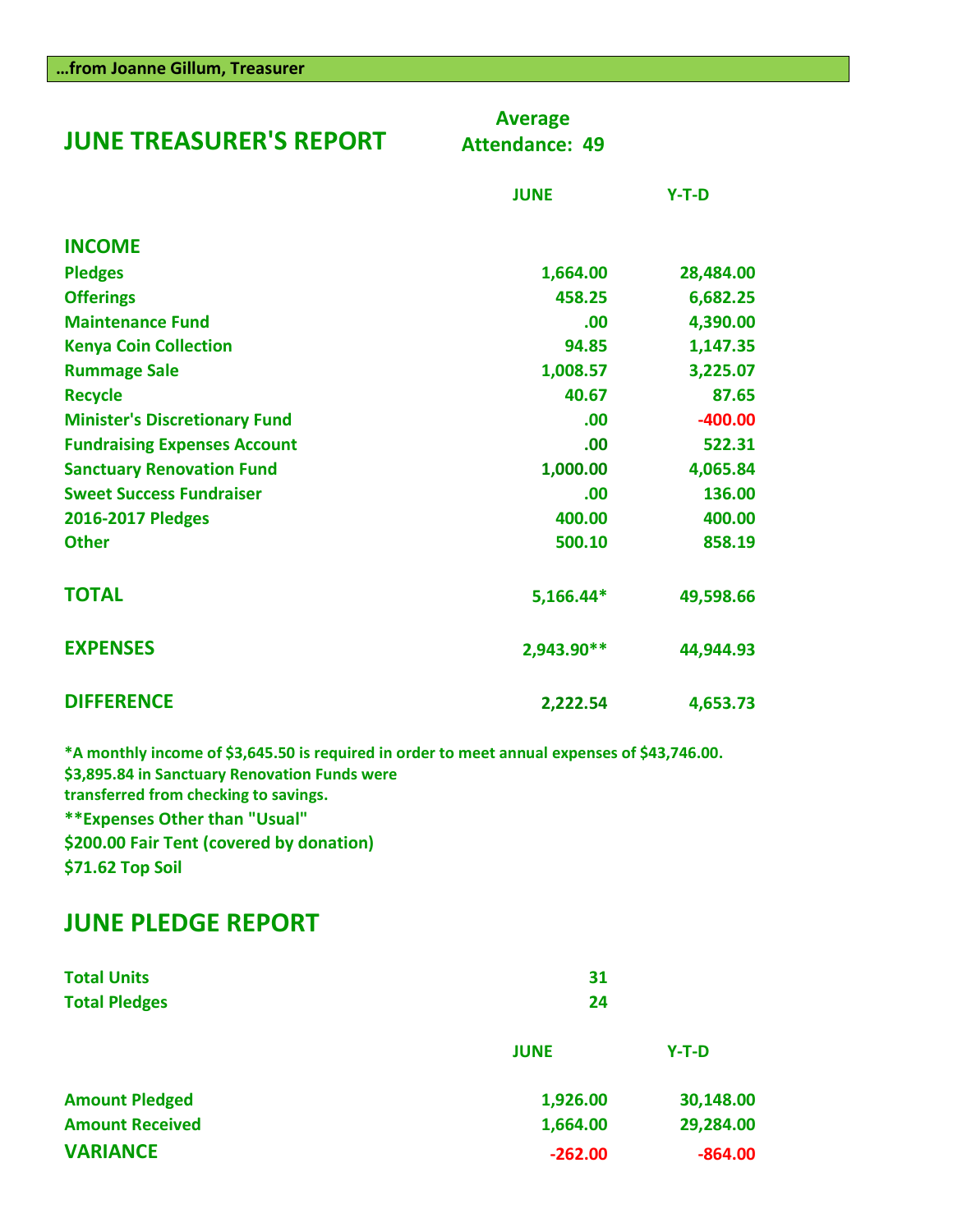#### **...from Kristy Mandeville, Finance Trustee**

Hi everyone! This is new to me, and to follow Mike Garber will be some big shoes to fill...so bear with me. I am ready to serve All Souls as Finance Trustee.

The volunteer Sun Catchers group is exploring opportunities to sell the sun catchers in the summer of 2017, if necessary. We invite all in the congregation to report back to Marjorie & Morley Smith with your discoveries from your travels to arts and craft or quilt shows this summer and fall. Information that would be helpful...

Date in 2017. When are applications due? Who is contact person – with phone number and email address? Location, number of days and hours open for sales. Fees that are required. What type of items were for sale this year?

Effective August 1, 15 sun catchers will be available for sale at the Paragraph Bookstore in Mount Vernon. The price is \$25.00. The \$25.00 price will also apply to all sun catchers sold at All Souls. All proceeds will go to the Sanctuary Renovation Fund.

> New Greetings, *Kristy*

# **STAINED GLASS SUN CATCHERS UNDERGROUND RAILROAD QUILT CODE PATTERNS**



**TOP L-R: Tumbling Blocks, Log Cabin, Star BOTTOM L-R: Flying Geese, Bear Paw**

**Hidden messages in the Sampler Quilt patterns were memorized for clues and directions for the future journey on the Underground Railroad. Quilts were folded and draped over a porch railing, window sill or picket fence to be aired out along the Underground Railroad route. The hidden messages aided the runaway slaves on their journey with visual communications.**

> **The Sun Catchers are 6"x6" and are on display at the church. All are available in a variety of colors.**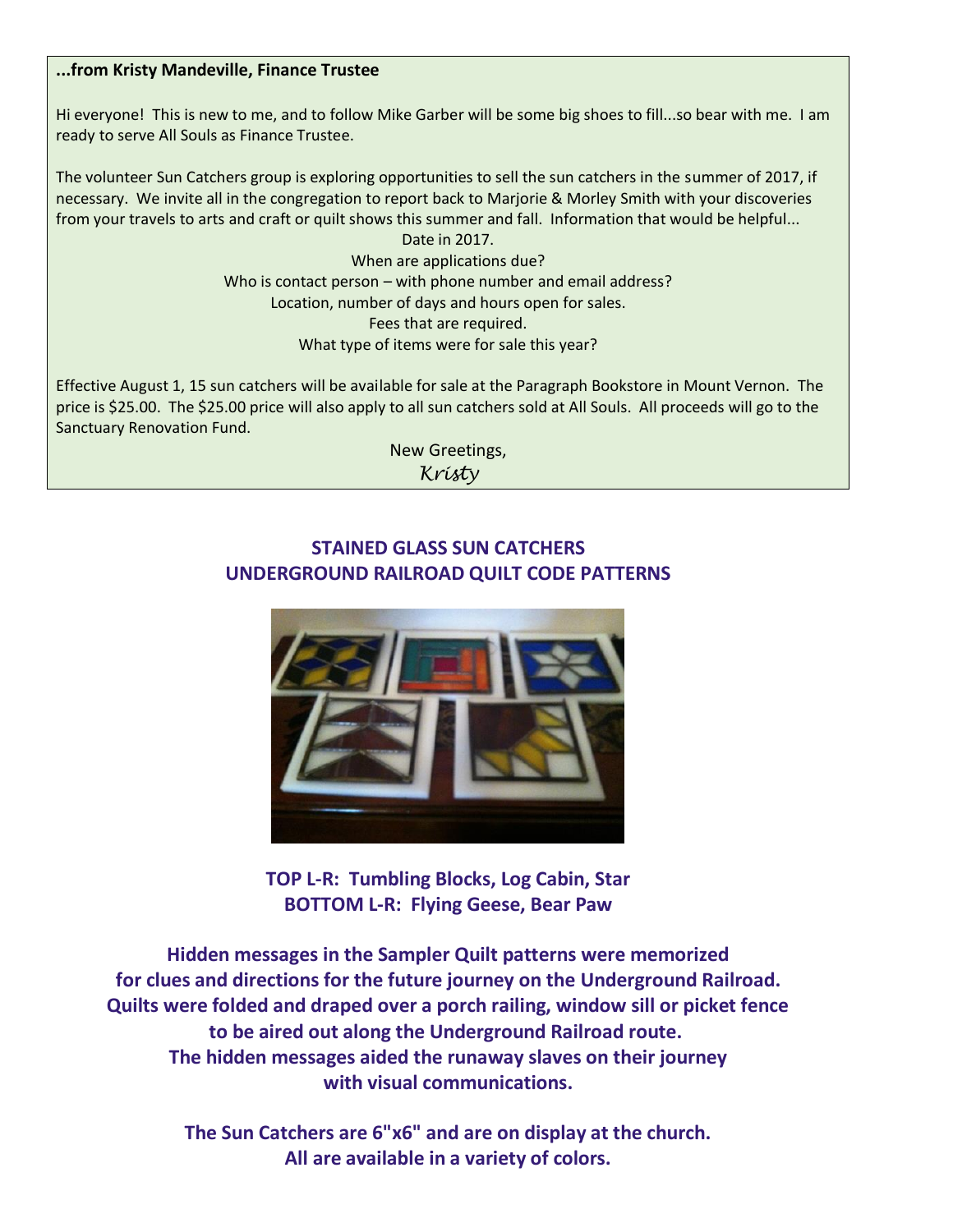#### **…from Chuck Rhodes, Building & Maintenance Trustee**

The newly planted grass is growing quite well in the back area (where the pine tree was removed) and by the side door entrance. The grass in front of the church is progressing, but not as fast as in the back (limited sun).

A representative of Waggoner, Inc. visited the church July 1 to look at the pews and provide a quotation for reupholstering all the church pews. This company has over 45 years' experience in manufacturing quality cushions and upholstery and has done work in many churches throughout the state. The proposal will be presented to the Finance Committee as part of the Sanctuary Renovation Project for the church's 125th anniversary in 2019.

Willet Hauser Architectural Glass Co. also visited All Souls to assess the condition of the stained glass windows. John Phillips, President of the company, was very impressed with the church and the condition of the windows. He does not recommend any work be done on the windows other than regular cleaning.

Last year, the church had three windows replaced in the Fellowship Hall, which included new frames and sills. These frames/sills need painted, and Jay Gilbert has volunteered to complete this project. Thanks Jay. The exterior of the sanctuary windows were washed.

The Key Inventory has been fully implemented. Thanks to everyone's cooperation, it went smoother than I expected.

We recently finalized the Church Rental Procedure that allows individuals or groups to rent the church for various functions, from weddings to meetings. The price is right, and the setting is perfect for groups from 80- 100. If interested, contact Chuck Rhodes, Building & Maintenance Trustee, at 419-631-0103.

#### **Church Usage Schedule**

| $7 - 10 - 16$  | <b>Family Reunion</b>           |
|----------------|---------------------------------|
| $7 - 29 - 16$  | <b>Wedding Rehearsal Supper</b> |
| $9 - 24 - 16$  | <b>Meeting - FaCT</b>           |
| $10 - 8 - 16$  | Wedding                         |
| $10 - 22 - 16$ | Wedding                         |

Keep in mind, the church has equipment items available to members of the congregation for their personal use. A list of the equipment items is located in the procedure book.

#### **...from Bruce Kilgore, Fellowship Trustee**

Welcome to a new year for All Souls. I would like to thank all of the people who helped out in the kitchen at the June Bazaar during my illness...with special thanks to Ann, Kristy, Chuck, Glenn, Marqua, Mike, Cheryl, Joanne, Jay, Shelley, Linda, Art, LD, Sandy, Karen, LaDonna, Ed, Reed and Joan.

Thank you to all who have signed up for coffee hour snacks and kitchen and social hall clean-up. If everybody takes a turn with these tasks, it takes away the burden of the same people having to volunteer over and over! Many of the jobs can be shared with other people, and that's a good way of meeting and getting to know other congregants better. I cannot tell you how much it means to have people help out at coffee hour when people who have signed up are not available.

Sunday, August 28, we will be at Palm Park. The church provides ham, coffee, cold drinks, plates, cups and eating utensils. We will still need people for clean-up and to transfer the coffee pot and drink container back to the church for washing. Also clean-up of the pavilion...sweeping the floor, cleaning the tables and serving areas and trash removal.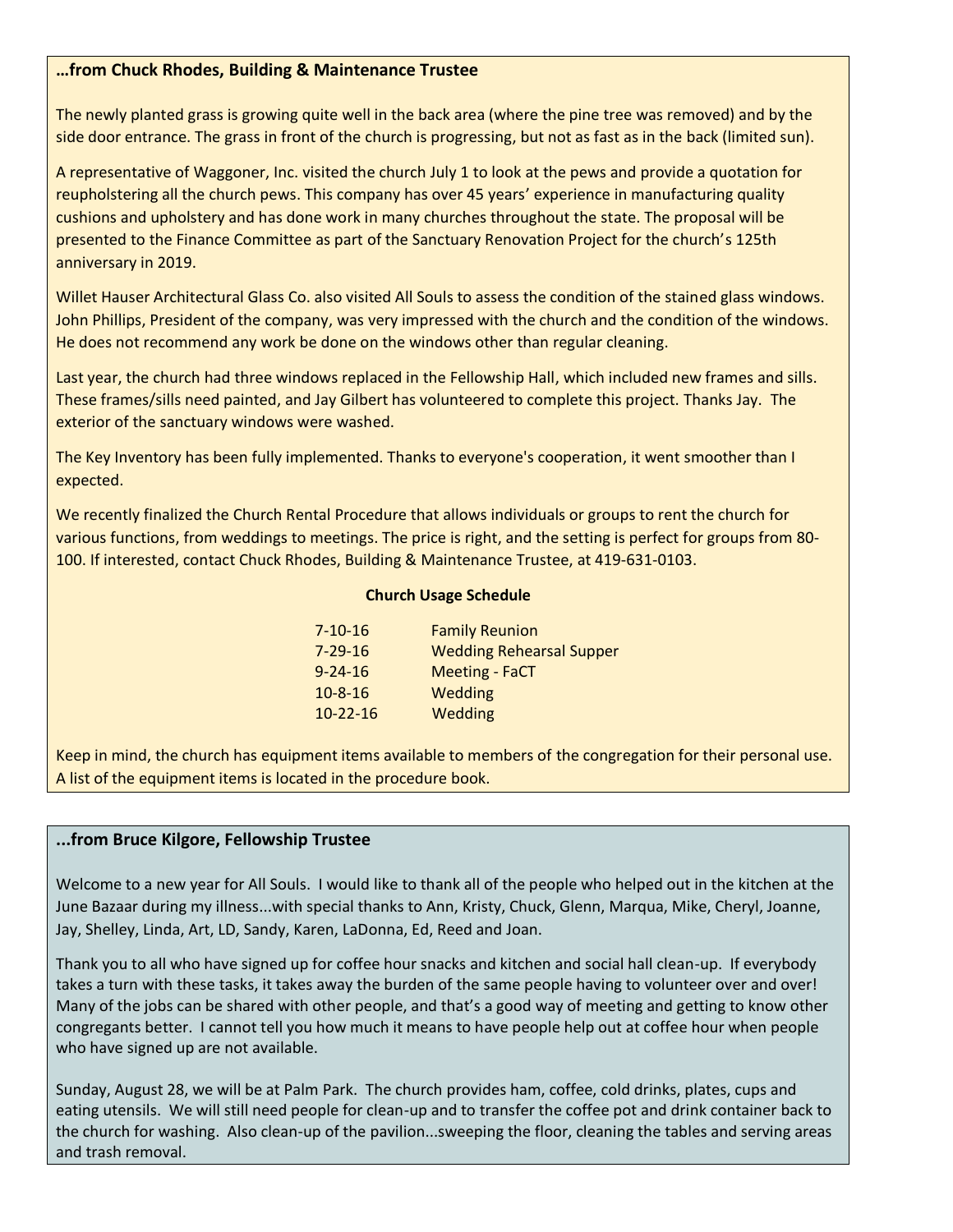#### **...from Liz Hansen, Religious Education Trustee**

#### **ADULT RE**

Glenn Myers will facilitate the Adult RE session on Sunday, August 7 at 9:00 am. The topic is "Bumper Sticker Slogans for All Souls UU Church of Bellville". Talking points for explaining and promoting All Souls at the Bellville Street Fair September 14-17 will be discussed. Everyone is invited!

As always, please let me know if you are interested in facilitating an Adult Religious Education class. I can help you find something which would be a good fit for you.

#### **...from Art O'Leary, Social Justice/Social Action Trustee**

As a retired professional cis-gender white American male with a comfortable income, I am demographically the prototype for the concept of institutional racism, sexism, homophobia and WASP privilege. I guess my motto should be "Let them eat cake...or if you don't like it, get out!" Having become progressively more handicapped, I have had the opportunity to observe how much my "stimulus value" affects my interactions with strangers, casual acquaintances and even neighbors.

Some examples may be illustrative. When I park in a handicapped spot, I often get questioning and even angry looks from passersby. When I encountered a very fit, muscular African-American male, I perceived his countenance as expressing the expectation that I would "disrespect" him. After complaining about a new neighbor's dog leaving feces all over the common grounds and asking the owner to pick up after the animal she had just "potty-ed", I received an angry response when I knocked on the door of their apartment. I was met by an angry grouping of both members of the lesbian couple and the pit bull.

In each of these cases, I was perceived as attempting to enforce the privilege of my "dominant" group. Now as Paul Harvey would have said..."the rest of the story"!

In the first example, those same passersby change their demeanor when I put up my handicapped placard and struggle to get out of the car with my cane and stumble into the store. They often even hold the door for me. I have mostly gotten over the feelings of humiliation.

Regarding the second scenario, another transformation occurred when I complimented the gentleman on what an attractive and well behaved dog he was walking. He smiled and pleasantly thanked me. Now, whenever I see him, we smile and exchange pleasant greetings.

In the third case, I looked around the area and discovered that the many piles of dog waste had, in fact, been cleaned up. So, I was visiting to apologize and admit that I had wrongly accused them of not cleaning up after their pet. They thanked me, but said they had already been hassled by the landlord. I'll try to be less hasty and more friendly in the future.

Is there any point to all this? I'd like to think that humans' understanding and compassion can be fostered by taking a little more time and not invoking preconceived stereotypes to explain each other's behavior. I didn't try to oppress anyone but, perhaps occasionally, I do without knowing it. Let's all try to be more aware of our "stimulus value".

Watch the weekly bulletin for the usual, newsier information about SA/SJ.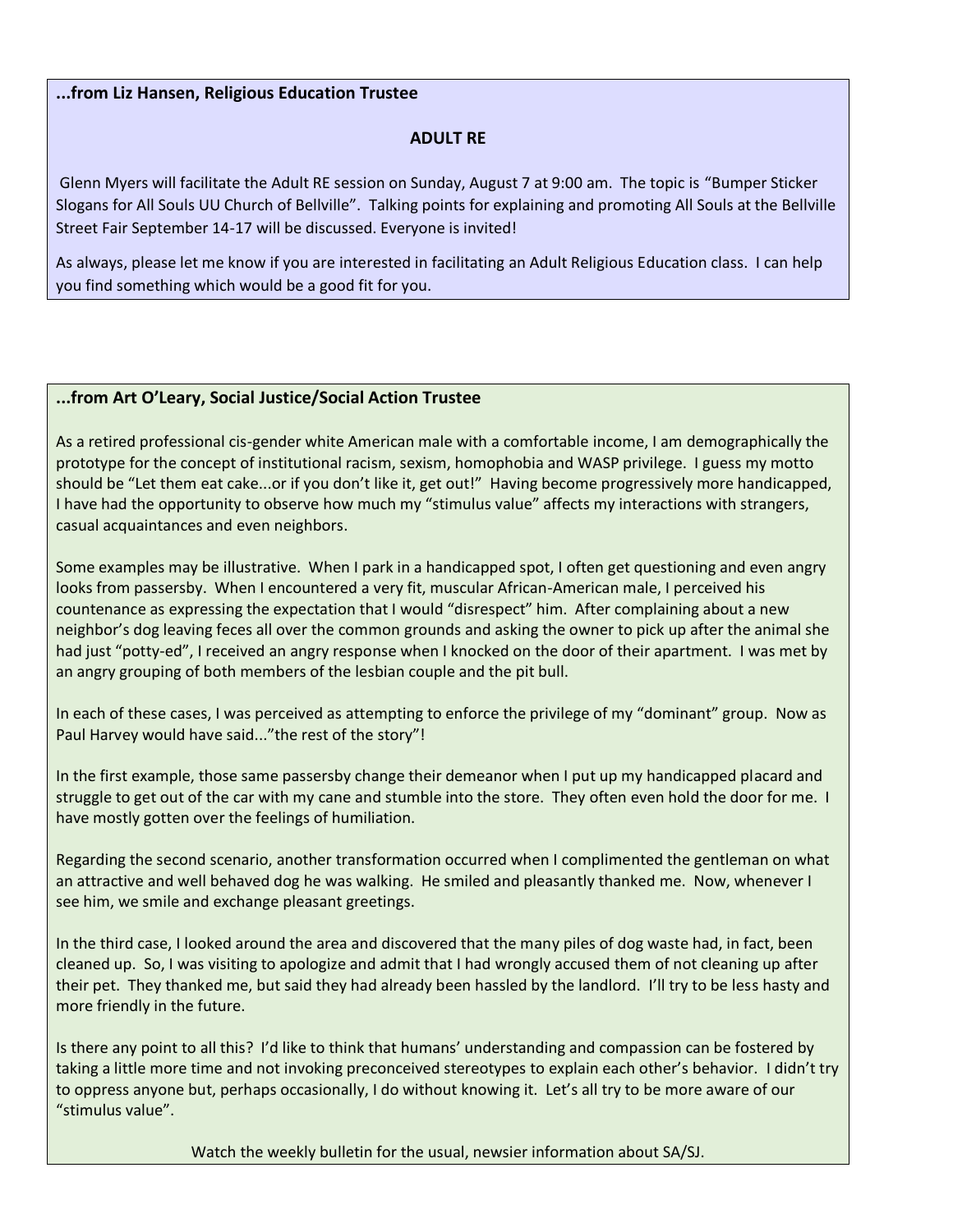#### **…from Brian Moore, Pulpit & Worship Trustee**

## **Greetings from the Pulpit Chair**

On July 13, I hosted "Dream On", an epic road trip in search of the vanishing American Dream. The documentary embraces our 7 principles on so many levels and was done as a social outreach to the community. The film was well received by 35 in attendance, with 21 being non Unitarian Universalists from our community. Dr. Walter Kania and Bill Baker were guest panelists, and we shared ideas and conversation after the film. This documentary will be made available to the public on PBS this year as a run-up to the election.

This is a timely documentary, as the 2016 presidential candidates share one thing in common: a conviction that they can revitalize the American Dream. Pinned between stagnant wages and the soaring costs of housing, education and healthcare, millions of Americans are struggling to make ends meet.

"Dream On" speaks with fast-food workers and retirees, prisoners and entrepreneurs, undocumented immigrants and community organizers about their hopes, dreams, and daily struggles. "Dream On" explores whether the optimistic spirit of the American dream is alive and well in the twenty-first century, or whether George Carlin was right when he famously quipped, "It's called the American Dream because you have to be asleep to believe it".

In recent years, the venerable American Dream has become an empty promise for increasing numbers of Americans. Millions of middle class Americans are now unable to lift themselves out of poverty. As countless Americans struggle with diminished prospects for the future, our core beliefs about the value of work, the inevitability of progress, the fairness of the system, and America's standing in the world are being shaken. Reviving the American Dream has now become one of the most critical challenges facing our nation.

Most Americans believe that the term working poor should be an oxymoron: if you work full time, you should not be poor. But today, one in four American workers, 30 million people, earn less than federal poverty level for a family of four.

The divisions and dysfunction in commerce, government, religion, and race relations are prevalent and festering today. "Dream On" reports on the whole of America in all her imperfect splendor. And by not turning away from her defects, it finds new reason for hope. The old adage that hard work will lead to prosperity may no longer be true for the majority of Americans. Yet, most of the people still believe in the dream, even when their daily struggles make it feel impossibly out of reach.

### **August Pulpit Schedule**

#### **August 7**

**Speaker**: Pastor William Humphrey **Title**: "Deeds Not Creeds – A Talk on Social Justice" Part 2 **Topic**: We will explore aspects of the living tradition of human wisdom and spirituality, drawn of science, poetry, scripture, and personal experience.

**Leader:** Joan Richmond **Music**: Trio Alla Breve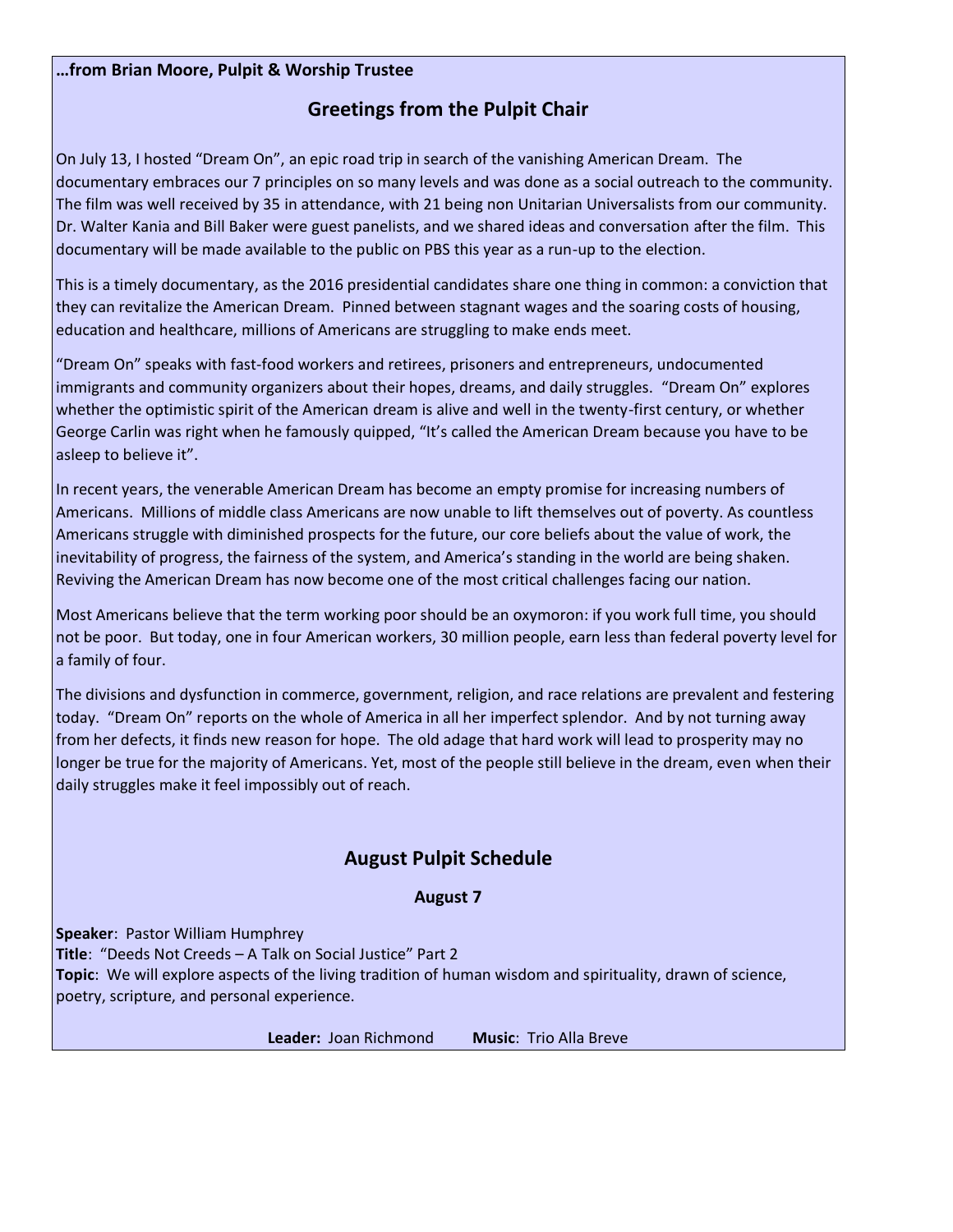#### **...Pulpit & Worship cont.**

#### **August 14**

**Speaker**: Dr. Walter Kania

**Title:** "Sageing and Aging"

**Topic**: Life in a physical body can be a blessing or a curse, a gift or a burden. If you can read this, you are now living in a physical body. That body will continue to change day by day and year by year. You already are aware of that. What is important, however, is that what you do with it depends on what you think, what you believe, and the choices that you decide to make about it. You can use those changes that occur to your advantage or to your utter distress. Ageing will occur without effort. Sageing will take some effort on your part. Not to use positive efforts in the midst of those changes will make you an absolute victim. What a privilege to have a choice about creating the process and meaning of our life and benefit from the efforts of our state of consciousness.

**Leader**: Teasha Sargent **Music**: Trio Alla Breve

#### **August 21**

**Speaker**: Rev. Cindy Berkshire **Title:** "Uniting in Thought and Action" **Topic:** Inspirational speaker, ordained Spiritualist minister and Pastor of the White Lily Chapel

**Leader**: Eric Sargent **Music**: Ayesha Manley

#### **August 28 at Palm Park**

**Speaker**: Jacqueline Moore

**Title**: "Blessing & Celebration of the Animals Service"

**Topic**: "We take time once a year with this formal ceremony to give thanks and bless our companions in life – cats and dogs, birds and chickens, turtles and fish, and so much more! This ceremony also acknowledges that our lives are made fuller and richer by the creatures that inhabit Earth with us, not just those that live with us." .....Tracy Sprowls-Jenkins

**Leader**: Brian Moore **Music**: Trio Alla Breve

Potluck following the service. Please bring a covered dish to share. More details closer to the date.

Kenya Coin Collection

Please bring your animal companions to this special service. Please make sure your pets are restrained, healthy, and up to date with shots. If you cannot bring your animal friend, please bring a photo or some other meaningful item related to your animal friend.

Tao Bridge @ 6:00 pm on the Patio at The Old Bag of Nails



**Peace, Love and Namaste to All Souls**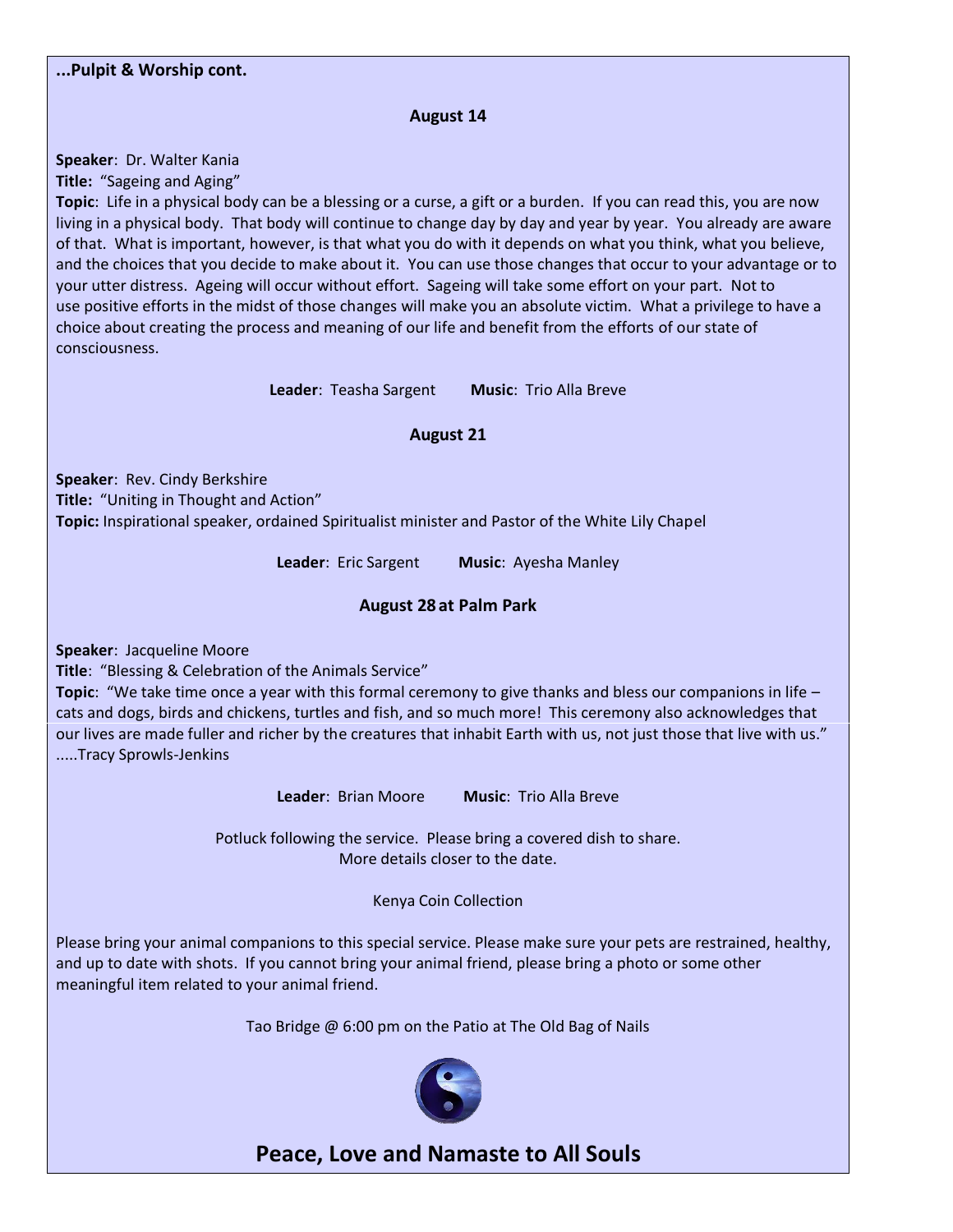#### **...from Karen Gotter, Pastoral Care Trustee**

As Cheryl Church plans her new life in BFE (Bloody Freezin' Escanaba) Michigan, maybe as individuals we can take a minute to send her warm thoughts of encouragement, cheerful cards, a phone call, or organize a visit to solidify the good memories we've shared together. She has been a friend and a leader; a woman who is not afraid to share her songs, poems, and thoughts with us, and who took the time to listen to ours. It's not everyone who gets the chance to start their life over, but Cheryl is not only being brave enough to listen to her heart, she's actually *doing* what it tells her!

So, in the spirit of action, in this last month that we have together, reach out and let her know what she means to you and also consider lending a hand when it comes to crunch time... :) Maybe that means planning a dinner, or pizza for the moving crew... (and even help with boxes!) to ease this busy, crazy time in her life!

Cheryl, we will miss you so very much, but not so much that we would want to keep you from the wonderful adventure that awaits. The best of luck to you and Matt!!

\*\*\*\*\*\*\*\*\*\*\*\*\*\*\*\*\*\*\*\*\*\*\*\*\*\*\*\*\*\*\*\*\*\*\*\*\*\*\*\*\*\*\*\*\*\*\*\*\*\*\*\*\*\*\*\*\*\*\*\*\*\*\*\*\*\*\*\*\*\*\*\*\*\*\*\*\*\*\*\*\*\*\*\*\*\*\*\*\*\*\* Hayley Scherer is expecting her little boy this month, so keep her in your thoughts, too! There has been talk of a baby shower, but after some discussion with her, it's been decided to wait until after the baby arrives.... Perhaps even a Halloween party for them! Until then, do some rain dances so the weather cools down and, hopefully, that will make things easier for her :) Also, I'm sure cards etc. would be appreciated. \*\*\*\*\*\*\*\*\*\*\*\*\*\*\*\*\*\*\*\*\*\*\*\*\*\*\*\*\*\*\*\*\*\*\*\*\*\*\*\*\*\*\*\*\*\*\*\*\*\*\*\*\*\*\*\*\*\*\*\*\*\*\*\*\*\*\*\*\*\*\*\*\*\*\*\*\*\*\*\*\*\*\*\*\*\*\*\*\*\*\*

Ruth Moody is going to have a big adventure as well. She is heading to Canada to see her granddaughter, Petra, get married. Her family, who is doing missionary work with the Mennonites in Africa, will be coming home for the occasion, and Petra's sister, who currently lives in Saudi Arabia with her family, will also be back to Canada...And she'll be delivering Ruth's third great-grandchild during her visit!

\*\*\*\*\*\*\*\*\*\*\*\*\*\*\*\*\*\*\*\*\*\*\*\*\*\*\*\*\*\*\*\*\*\*\*\*\*\*\*\*\*\*\*\*\*\*\*\*\*\*\*\*\*\*\*\*\*\*\*\*\*\*\*\*\*\*\*\*\*\*\*\*\*\*\*\*\*\*\*\*\*\*\*\*\*\*\*\*\*\*\* There are several people in the congregation who have medical issues they are dealing with, which of course can be frustrating and scary, at times overwhelming, and usually both physically and mentally draining. Without elaborating too much, please keep the health of these friends in your thoughts. And also to remember to cherish your own health! With that in mind, a little project of mine has been to organize a monthly bike ride. This is my way of Pastoral "Caring" for our physical health! So, consider joining us on a ride August 7 from All Souls to Gatton Rocks. We'll take a little time for Coffee and Conversation, then head down the trail towards Butler. Be prepared to get wet, and definitely remember your water bottles! Anyone who wants to meet us at Gatton Rocks for continued merriment without the bike ride is absolutely welcome.



**All Souls Unitarian Universalist Church "Standing on the Side of Love" Mansfield's Gay Pride Festival**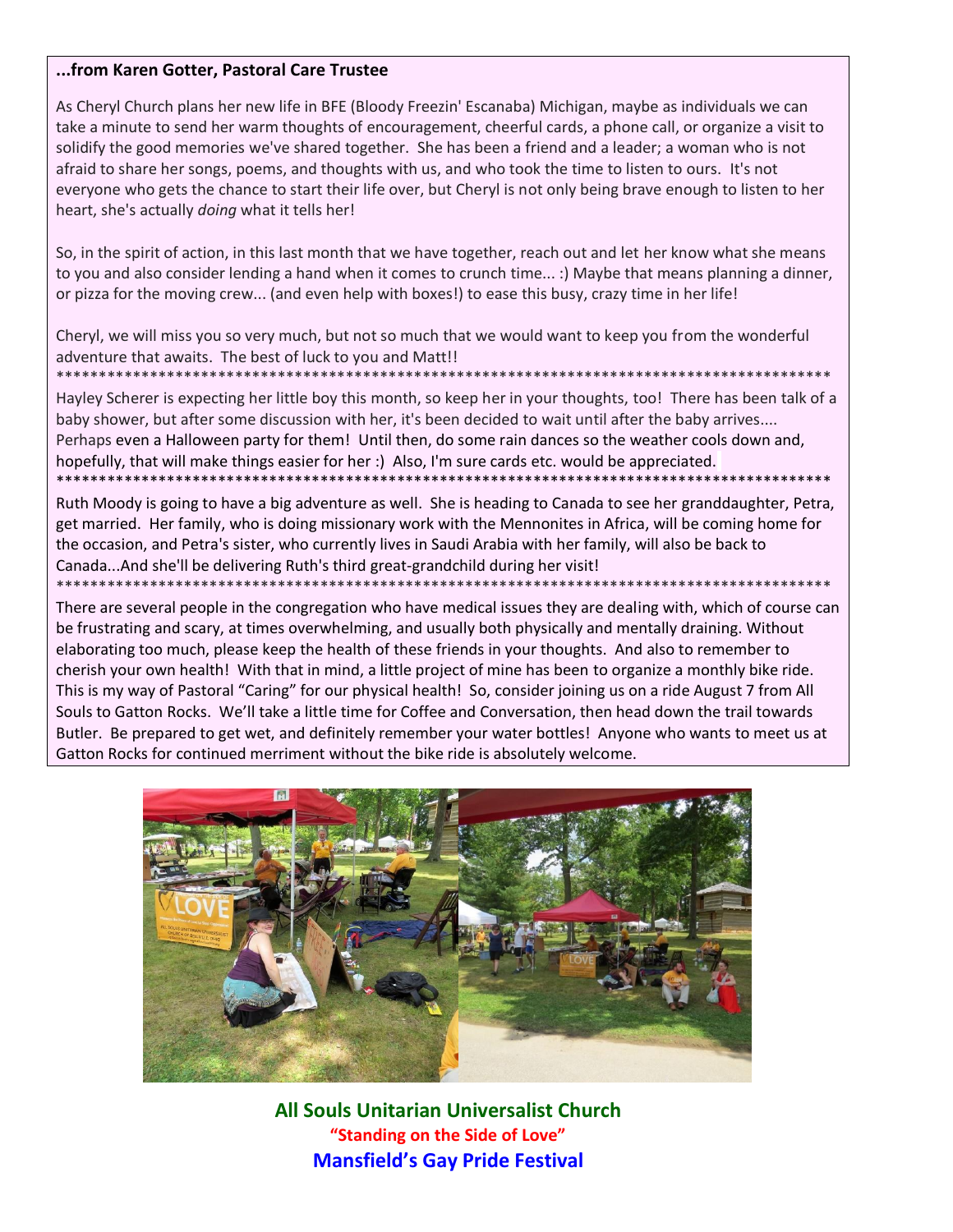# **Living Lotus Zen Sangha August Schedule**

## **BOOK DISCUSSION**

**Monday, August 8: 6:30pm - 8:00 pm at Relax, It's Just Coffee - 105 N. Main St., Mansfield, OH**

Sangha members and friends are invited for coffee and informal discussion over a case in this Zen book. **Books: "The Gateless Barrier" by Robert Aitken** Transl. by Robert Aitken Roshi ISBN# 0865474427 North Point Press (1991) **"The Hidden Lamp"** Edited by Florence Caplow & Susan Moon ISBN# 9780861716593 Wisdom Publications (2013) **Suggested Selections to Have Read before Discussion "THE GATELESS BARRIER"** - "Case #14- "Nanchuan Kills the Cat" **"THE HIDDEN LAMP" -** TBA

> **NEED NOT TO HAVE ATTENDED PREVIOUS SESSIONS TO jump in!** Bring your thoughts, notes, insights and confusions and a friend!



# **ZAZEN & SERVICE**

**Monday, August 22 @ 6:30 pm – 8:30 pm at All Souls Unitarian Universalist Church**

The church is opened at 6:00 p.m., please enter from the side door. We sit upstairs. Loaner meditation cushions (Zafus & Zabutons) are available as well as pews for those who prefer/need to sit.

Everyone is welcome to practice with us! No previous meditation experience necessary.

**Schedule**

6:00pm-6:30pm – Church Opened – Fellowship and Introduction to Meditation for Beginners 6:30pm-6:50pm - Zazen (Sitting Meditation) 6:50pm-7:00pm - Kinhin (Walking Meditation) 7:00pm-7:20pm - Zazen – (Second Period of Zazen) 7:20pm-7:30pm - Liturgy – (Heart Sutra, Chanting and Prostrations) 7:30pm-8:00pm – (Sangha Discussion & Business)

> Brief Beginner's guide to Zazen & Kinhin: [http://global.sotozen-net.or.jp/eng/practice/zazen/howto/index.html](http://l.facebook.com/?u=http%3A%2F%2Fglobal.sotozen-net.or.jp%2Feng%2Fpractice%2Fzazen%2Fhowto%2Findex.html&e=ATOXqawJM1--9N9v8oPw8oyhjopfFmZVyt2JFfRZL-qFiiYq8uBExuSIEUOSpg)

For more info, find us on Facebook or visit our webpage, and request to be added to our monthly newsletter.

In gassho, Jacqueline Moore